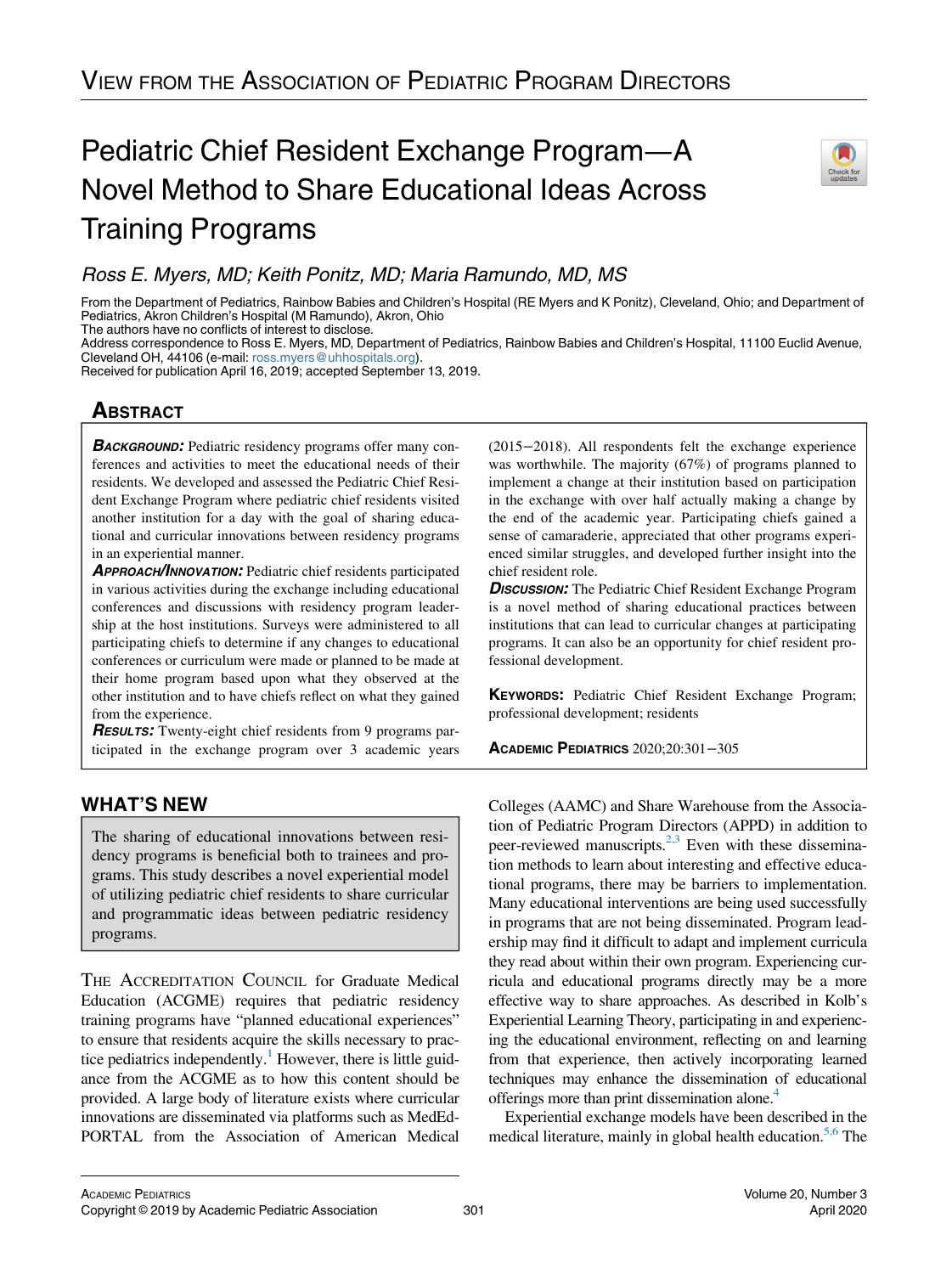goals of these international resident exchanges include appreciation of different cultures and improving clinical care in addition to promoting institutional changes in patient care systems and educational practices. Nursing international exchange programs also have been described with similar goals.<sup>7,8</sup> To our knowledge, no resident exchanges between residency programs in the United States have been described.

We developed and evaluated an exchange program for pediatric chief residents with the goal of sharing educational and curricular innovations between residency programs in an experiential manner. Chief residents were utilized in this program due to their unique position in the educational and administrative structure of most pediatric residency programs. Full-time chief residents have typically just completed residency training and experienced the educational offerings of their home program. They have insight into the learning needs of residents at their program and may have ideas on how to improve the educational experience of the residents. $9,10$  Chief residents are unlikely to have the same level of clinical and/or administrative burden as program directors, giving them the flexibility to leave their institution for a day to experience curricular and other educational offerings at another training program. Given the leadership role of chief residents, they have the ability to implement changes in their programs upon returning from the exchange experience.

Other experiential learning programs for pediatric chief residents have been described including leadership training courses and various "chief camps" including the Chief Resident Forum from the APPD.<sup>11–[13](#page-4-6)</sup> These courses allow for pediatric chief residents from different programs to share ideas but this information exchange occurs in the context of discussions and not an in-situ experience. We created the Pediatric Chief Resident Exchange Program to allow chief residents to have a physical exchange in order to experience and participate in educational offerings at other institutions. We hypothesize that participation in the Pediatric Chief Resident Exchange Program will lead to curricular changes at the home institutions.

#### APPROACH/INNOVATION

We developed the Pediatric Chief Resident Exchange Program to have chief residents from the Mid-America Region of the APPD visit another institution in the region for 1 day during each academic year from 2015 to 2018. The APPD Mid-America Region consists of 23 categorical pediatric residency programs with approximately 1050 pediatric residents and 50 chief residents. Exchanges were assigned each year by pairing programs of similar size while attempting to minimize travel distance for the chief residents. No 2 programs were paired together more than once. The exchange dates were determined by the participating chief residents and occurred during the fall or winter of the academic year. In order to promote information exchange, we asked participating programs to have the visiting chief resident(s) experience and participate in one of the host program's educational sessions (morning report, case conference, etc.). They were also encouraged to have meetings with the host chief residents, residency program director and/or associate program director. We created sample topics to help guide discussions during the exchange [\(Table 1\)](#page-1-0). Visit day schedules were created by the host program. After the exchange, we asked the chief residents to discuss their experience with their program director and other educational leadership. The visiting chiefs spent up to 1 full business day at the host institution. Some chiefs chose to drive to a location closer to the host program the night before the exchange visit. The visiting and host chiefs spent most of the exchange day together. Some program directors spent time with just the visiting

<span id="page-1-0"></span>

| <b>. as is the Library of Province Proprior Diocabolog</b> |                                                                                                                            |
|------------------------------------------------------------|----------------------------------------------------------------------------------------------------------------------------|
| Educational conferences                                    | What type of educational conferences do you provide? (Morning Report,<br>Journal Club, etc.)                               |
|                                                            | Do you require attendance at conferences? What percentage of resident<br>attendance is required by your program?           |
|                                                            | How do you promote faculty attendance at conferences?                                                                      |
| Miscellaneous                                              | What type of tracks does your program provide? (Rural, Research, Global<br>Health, Primary Care, etc.)                     |
|                                                            | How do you manage your administrative/teaching duties during recruitment<br>season?                                        |
| Chief resident clinical duties                             | What type of clinical duties do chief residents perform (Hospitalist, continu-<br>ity clinic preceptor, nursery ED, etc.)? |
|                                                            | What are the chief residents' salaries and benefits, including CME?                                                        |
| Chief resident administrative duties                       | Do you use scheduling software to make the residents' schedules?<br>What secretarial duties to do you perform routinely?   |
|                                                            | Are you responsible for scheduling the residents' educational conferences?                                                 |
|                                                            | Does your program have a backup schedule if residents are ill or fatigued?<br>How does this schedule work?                 |
| Chief resident teaching duties                             | What is your role in teaching medical students?                                                                            |
|                                                            | What is your role in teaching residents?                                                                                   |
| Chief resident research                                    | Are you actively involved in research during your chief residency year? Is<br>involvement optional or expected?            |
| <b>Chief Resident Professional Development</b>             | What types of professional development opportunities are you provided with<br>during your chief residency year?            |

Table 1. List of Potential Topics for Discussion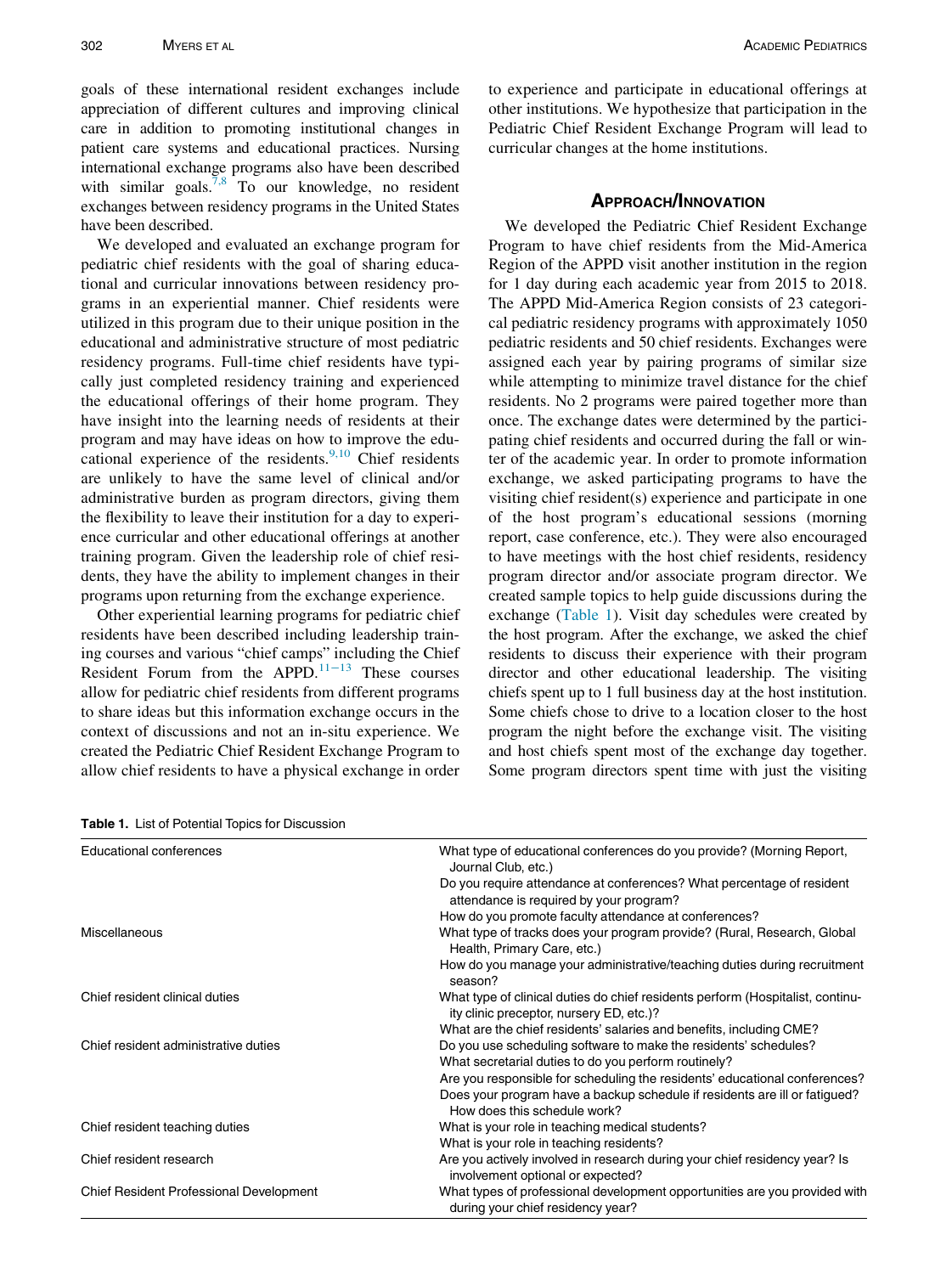chief residents and others had a group discussion with both the host and visiting chiefs. Participating residency programs paid for any costs associated with the exchange.

After a pilot year between 2 residency programs, 2 study years were performed where additional pediatric residency programs were recruited via emails sent through the APPD Mid-America Discussion Board and via direct emails to residency program directors in the APPD Mid-America Region. We designed the project on a small scale initially to determine the feasibility of the exchange prior to inviting additional programs. We assessed the project utilizing 2 surveys disseminated via REDCap [\(www.projectredcap.org](http://www.projectredcap.org)) to all participating chief residents ([Appendix 1a](#page-4-7)). The initial survey was sent to participating chiefs approximately 1 month after their visit to the other institution. The primary goal was to determine whether their home program implemented or planned to implement a change to the current educational offerings based on what they experienced during their exchange visit. The survey also elicited details regarding what the chief residents experienced during their visit and openended feedback on the program in general.

During the study years, we distributed an additional survey at the end of the academic year in which the chief residents participated in the exchange program ([Appendix 1b](#page-4-7)). The primary goal of this survey was to determine whether any educational changes had actually been implemented at the home institution based on what the chiefs had experienced during the exchange. We also elicited additional open-ended feedback regarding the program. Descriptive statistics were used to analyze the quantitative data. Openended feedback was reviewed and representative comments chosen based upon repeated themes.

This project was evaluated by the institutional review board at University Hospitals Cleveland Medical Center and found to be exempt.

#### **RESULTS**

Twenty-eight chief residents from 9 pediatric residency programs participated in the Pediatric Chief Resident Exchange Program (please see Acknowledgments for list of participating programs). Twenty-five chief residents responded to the initial survey (89% response rate) and all respondents felt the exchange program was worthwhile [\(Table 2\)](#page-2-0). During their exchange visit, responding chief residents participated in the following activities (percent of chiefs participating): met with host chief residents

<span id="page-2-0"></span>Table 2. Pediatric Chief Resident Exchange Program Survey Data

| Participating chief residents                                                         | 28        |
|---------------------------------------------------------------------------------------|-----------|
| Participating residency programs                                                      | 9         |
| Initial survey respondents (%)                                                        | 25 (89%)  |
| Respondents who felt exchange program was<br>worthwhile (strongly agree or agree) (%) | 25 (100%) |
| Programs planning to implement change (%)                                             | 6(67%)    |
| Follow-up survey respondents (%)                                                      | 16 (67%)  |
| Programs that implemented change (% of                                                | 5(56%)    |
| responded programs)                                                                   |           |

(100%), experienced morning report or other interactive conference (100%), met with host program director and/or associate program director (96%), attended a didactic conference (52%), attended patient care rounds (40%), and met with additional faculty (8%). Chief residents from 6 of the 9 programs were planning on making a curricular change based upon the exchange experience. Sixteen chief residents responded to the follow-up survey at the end of the academic year (67% response rate) and 5 programs had enacted some form of curricular change based upon participating in the exchange. Changes that were planned and those actually made by the end of the academic year included enhancing the interactive nature of conferences, alterations to morning reports, improving mock codes, changing resident inpatient team structure, and adding professional development opportunities ([Table 3](#page-3-0)). Comments from chief residents showed that they established a sense of camaraderie with other chiefs, realized that other programs had similar struggles, and developed further insight into the role of chief resident [\(Table 3\)](#page-3-0).

#### **DISCUSSION**

To the best of our knowledge, the Pediatric Chief Resident Exchange Program is the first of its kind that utilizes an exchange program with chief residents to experience and share curricular and educational offerings. We demonstrated that a chief resident exchange is perceived as a worthwhile experience for the participants and can lead to curricular and programmatic changes in pediatric residency programs. Changes were made mainly to curricular offerings but there were also some to resident schedules and wellness activities. Seeing what other programs offer and how they are structured also aided in the professional development of the chief residents. They gained additional skills in their job including new ways to schedule and approach challenges in addition to developing a sense of camaraderie among other chief residents.

The Pediatric Chief Resident Exchange Program led to curricular changes for some, but not all, of the participating programs. Some chiefs did their exchange later in the academic year, leaving less time for them to enact change before they left their position. The paired programs may have had similar educational offerings and program leadership did not see a need to implement changes. One other possibility is that programmatic structures may have been such that implementing certain curricular changes would have been logistically difficult. An example of this may be that programs would not be able to restructure conferences due to inpatient rounding times.

There are some limitations to our study. There were a small number of participants and not all participants responded to all surveys. The follow-up surveys were sent in June of each academic year which may have led to a lower response rate with chief residents moving to their next position. Another potential reason for these lower response rates may be that chief residents who did not make curricular changes did not respond leading to a possible response bias in our results. We did not assess for barriers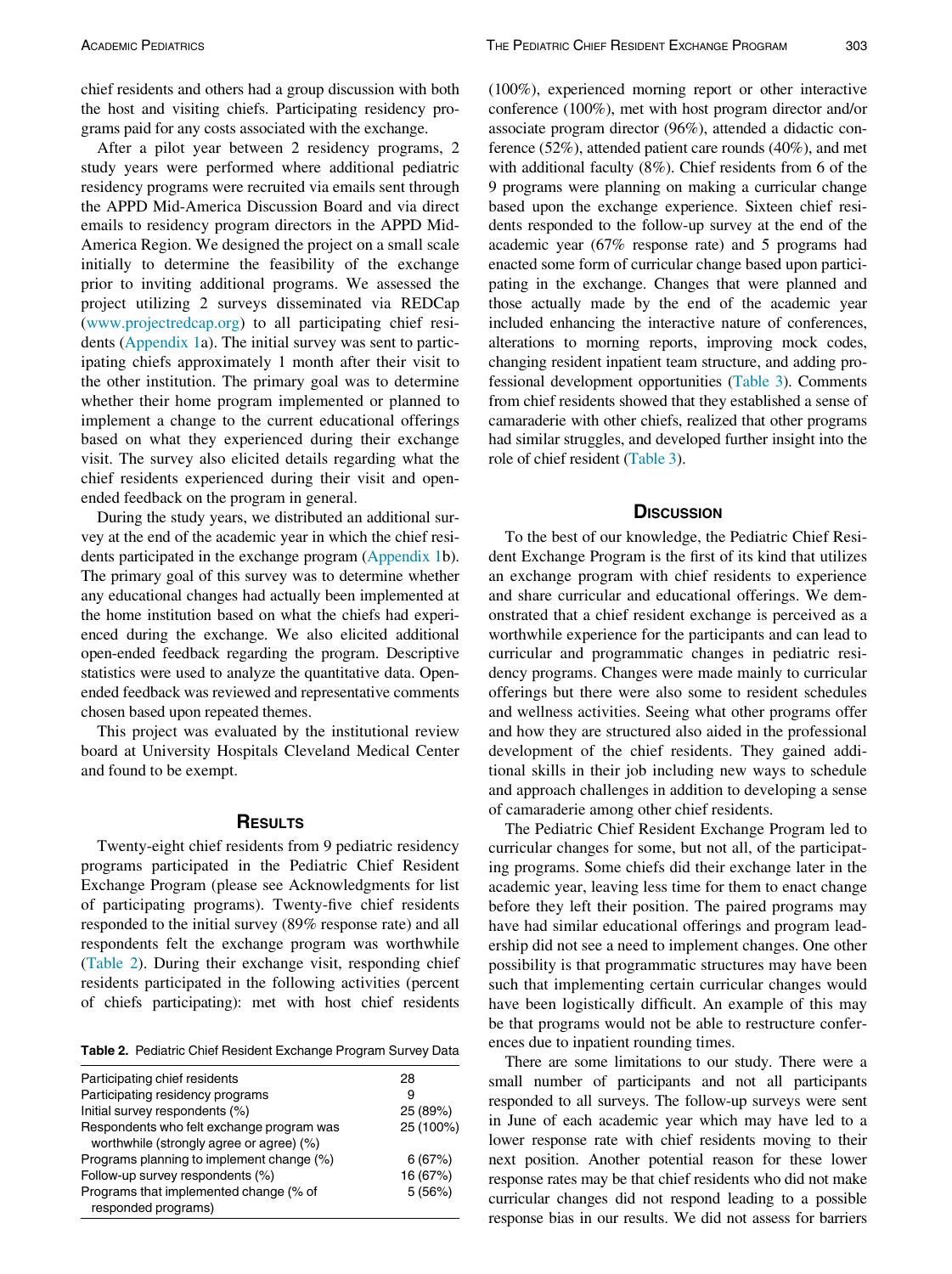#### <span id="page-3-0"></span>Table 3. Survey Comments

| Planned programmatic changes (listed by program)                                   | Enhance global health curriculum<br>Increase attending presence at morning report<br>Develop PGY-level specific conferences<br>Alter resident team structure<br>Enhance advising and mentoring program<br>Increase interactive nature of conferences<br>Encourage PICU nurses to attend resident mock codes<br>Increase interactive nature of noon conference<br>Change morning report structure<br>Improve rounds<br>Change inpatient team structure<br>Implement additional wellness activities<br>Open morning report with a board prep question                                                                                                                                                                                                                                                                                                            |
|------------------------------------------------------------------------------------|----------------------------------------------------------------------------------------------------------------------------------------------------------------------------------------------------------------------------------------------------------------------------------------------------------------------------------------------------------------------------------------------------------------------------------------------------------------------------------------------------------------------------------------------------------------------------------------------------------------------------------------------------------------------------------------------------------------------------------------------------------------------------------------------------------------------------------------------------------------|
| Actual programmatic changes made (listed by<br>program)                            | Creation of PGY-1 only didactic curriculum*<br>Creation of procedure checklist<br>Incorporate different teaching techniques*<br>Altered resident team structure*<br>Encourage PICU nurses to attend resident mock codes*<br>Altered team structure to enhance the "team" mentality<br>Creation of additional resident morale-boosting activities<br>Chief residents holding resident pagers during conferences                                                                                                                                                                                                                                                                                                                                                                                                                                                 |
| Reflections from participation in the Pediatric Chief<br>Resident Exchange Program | "It was helpful to hear that the program leadershipshares in our<br>experiences with recruitment and program improvement, including both<br>the struggles and successes."<br>"We found many similarities between our mid-sized program when com-<br>pared with a very large program which was surprising considering that<br>we lack some of the available resources of a large program"<br>"Helpful to commiserate with other chiefs and understand that we were<br>experiencing the same trials and tribulations"<br>"I gained more insight into how the chief role is interpreted at different<br>institutions, as well as practical programmatic changes that could be<br>implemented at our institution"<br>"It was really amazing to see other chiefs and how they function, and the<br>ways they tried to tackle similar challenges that we also have." |

\*Planned changes on initial survey that were implemented on follow-up survey.

to implementation of changes at programs. While we did encourage chief residents to discuss the experience with their program leadership, we did not assess whether there were structured debriefing sessions or whether there was buy-in from the program directors to implement change. Future studies could be done to evaluate program director perceptions of the Pediatric Chief Resident Exchange Program and how it impacted their residency program.

We believe the Pediatric Chief Resident Exchange Program could be adapted to other regions and lead to similar results. We learned many lessons that would aid in other regions developing a similar exchange program. Having one point person to organize the exchanges led to ease of creating pairings each academic year and to keeping track of logistics such as the individual chief residents that were participating and the dates of the exchanges. Several chief residents did not want to exchange in the fall due to studying for the American Board of Pediatrics certifying exam or because of their roles in residency recruitment. This led to some exchanges occurring later in the academic year. Determining the programs that will participate a few months prior to the start of the academic year may lead to earlier exchanges between programs.

We decided to utilize chief residents for the exchange due to their knowledge of their residency program and

their place in leadership teams to have the potential to enact change.<sup>[10](#page-4-8)</sup> More junior residents may not have as much knowledge of their home programs to see the same benefit. However, this exchange program could potentially be designed with "rising chiefs," senior residents who have been chosen to be chief residents during the following academic year, as the participants. Utilizing these residents could lead to additional time for implementation of changes in the home program during their chief resident year. A similar type of program could also be envisioned for program directors, associate program directors, or program coordinators. All of these individuals could benefit from seeing how other programs are structured from their own unique point of view.

#### **ACKNOWLEDGMENTS**

The authors would like to thank all the participating pediatric chief residents along with the residency programs and program directors from the Association of Pediatric Program Directors Mid-America Region who supported this project:

- Akron Children's Hospital—Maria Ramundo
- Children's Hospital of Michigan—Lynn Smitherman
- Children's Hospital of Pittsburgh—Stephanie Dewar Cincinnati Children's Hospital Medical Center—Sue Poynter-Wong Nationwide Children's Hospital—John Mahan